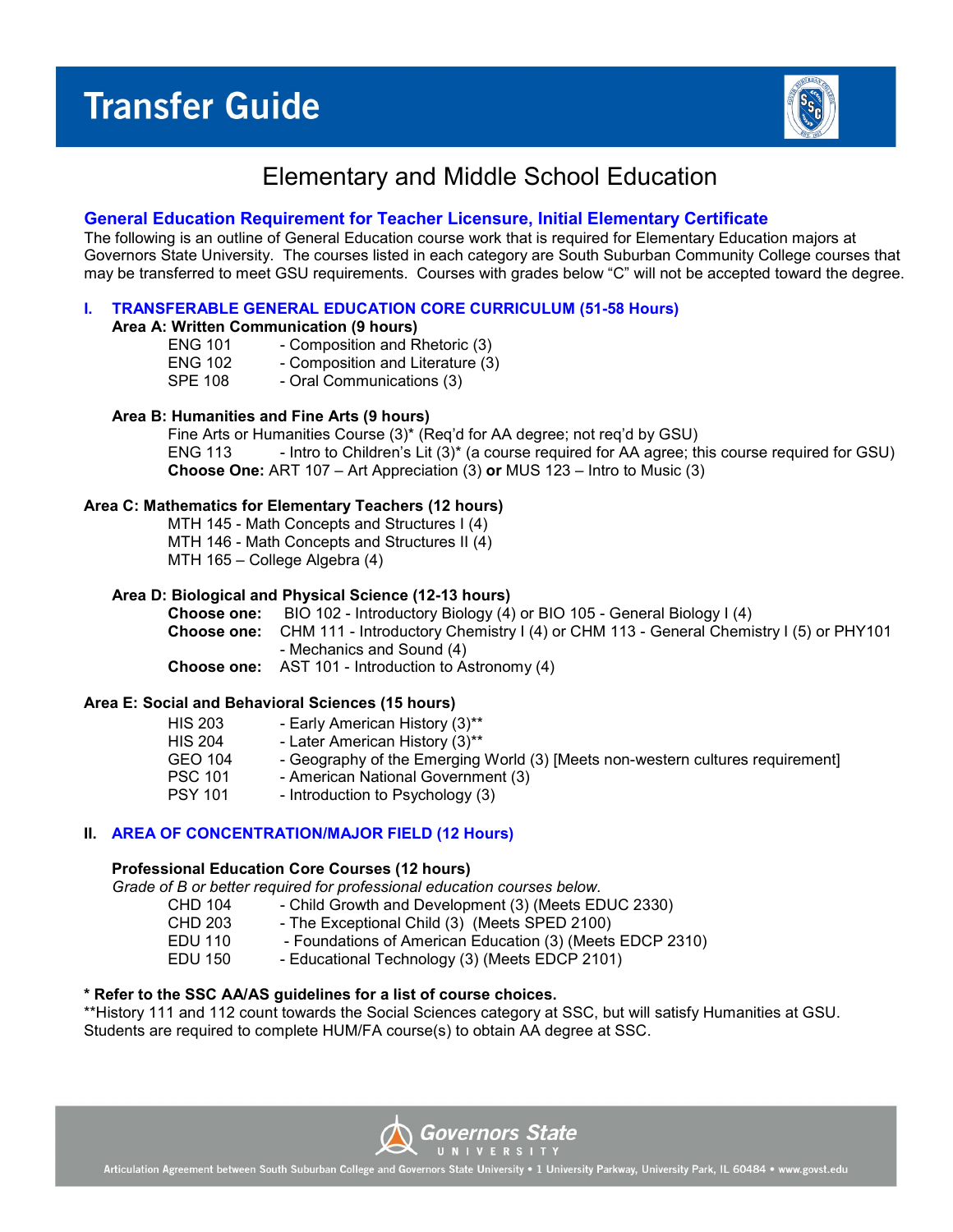

# **III. Teaching Specializations**

In consultation with a program advisor, students will select at least 18 - 19 hours of coursework within one of the following teaching specializations. . At least 9 hours must be completed at the upper-division level. **Transferable SSC courses are shown in bold.**

#### **English (18-19 Hours)**

#### **Required Courses (12 hours)**

| <b>EMED 3333</b> | - Educational Linguistics (3)                                      |
|------------------|--------------------------------------------------------------------|
| <b>EMED 3405</b> | - Literacy Across the Curriculum in the Elementary Grades (3) (PE) |
| <b>ENGL 1112</b> | - British Literature II (3)                                        |
|                  | ENG 203 - Intro to British Literature II (3)                       |
| <b>ENGL 1222</b> | - American Literature II (3)                                       |
|                  | ENG 104 - Intro to American Literature II (3)                      |
|                  |                                                                    |

### **Multicultural Selective (3 hours)**

# Select one of the following:

| <b>ENGL 4111</b> | - African Novel (3)                         |
|------------------|---------------------------------------------|
| <b>ENGL 4121</b> | - Advanced Survey of Black Literature (3)   |
| <b>ENGL 4131</b> | - Comparative Latin American Literature (3) |
| <b>ENGL 4151</b> | - Literature of Immigrant Children (3)      |
| <b>ENGL 4171</b> | - Native American Literature (3)            |
| <b>ENGL 4172</b> | - Contemporary Native American Authors (3)  |
| <b>ENGL 4181</b> | - Asian American Literature (3)             |
| <b>ENGL 4307</b> | - African American Literature (3)           |
|                  | ENG 123 - African American Literature (3)   |
|                  |                                             |

#### **Genre Selective (3 hours)**

| Select one of the following: |                                                  |
|------------------------------|--------------------------------------------------|
| <b>ENGL 3115</b>             | - Studies in Mythology (3)                       |
|                              | HUM 210 - Comparative Mythology (3)              |
| <b>ENGL 4100</b>             | - Advanced Composition (3)                       |
| <b>ENGL 4141</b>             | - American Poets (3)                             |
| <b>ENGL 4210</b>             | - Writing Poetry (3)                             |
|                              | ENG 108 - Creative Writing: Poetry (3)           |
| <b>ENGL 4475</b>             | - The Short Story: Crossing Cultures (3)         |
| <b>ENGL 4483</b>             | - Literature of the Environment (3)              |
| <b>ENGL 4500</b>             | - Play Analysis (3)                              |
| <b>ENGL 4525</b>             | - Women Writers (3)                              |
|                              | ENG 208 - Introduction to Women's Literature (3) |
| <b>ENGL 4550</b>             | - Shakespeare's Plays (3)                        |
|                              | ENG 204 - Shakespeare (3)                        |
|                              |                                                  |

NOTE: No more than 9 hours may be from courses also used to satisfy general education (GE) requirements; and only one 3 hour professional education (PE) methods course may be included in this 18-19 hour total. Thus, of the 18-19 hours required for this specialization, 6 hours may come from a combination of GE and PE course work.

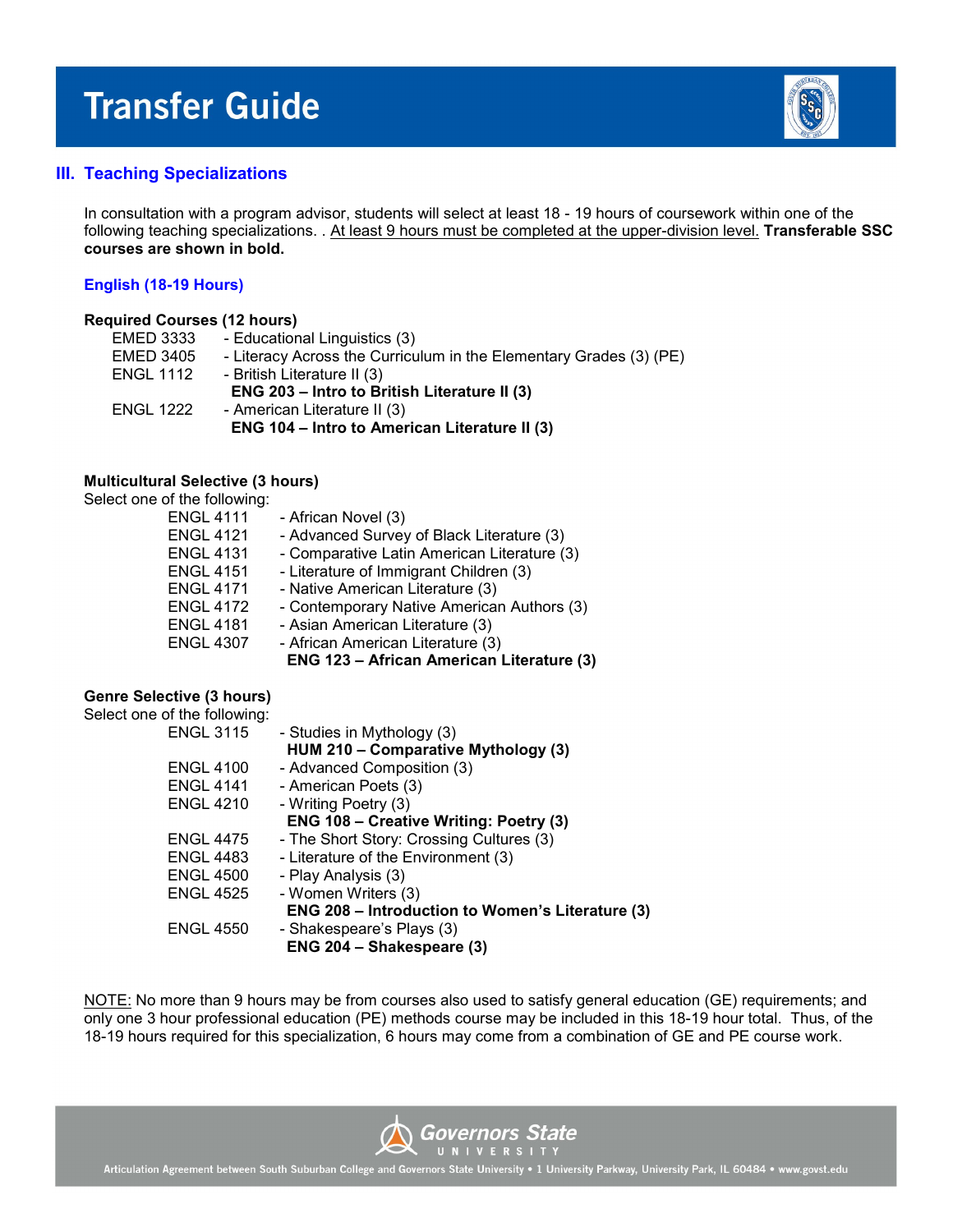

# **III. Teaching Specializations**

In consultation with a program advisor, students will select at least 18 - 19 hours of coursework within one of the following teaching specializations. . At least 9 hours must be completed at the upper-division level. **Transferable SSC courses are shown in bold.**

# **General Science (18-19 Hours)**

#### **Required Course (3 hours)**

EMED 4404 - Teaching Science in the Elementary Grades (3) (PE)

# **Biology (4 hours)**

Select from the following:

 BIOL 1100/1101 – Human Biology and Lab (4) (GE) BIOL 2102/2107 – Biological Science Foundations I and Lab (4) (GE) **BIO 105 – General Biology I (4)**  BIOL 2104/2109 – Biological Science Foundations II and Lab (4) (GE) **BIO 106 – General Biology II (4)** BIOL 3316/3317 – Plant Diversity and Lab (4) BIOL 3320/3321 – Animal Diversity and Lab (4)

# **Chemistry (4 hours)**

CHEM 1111/1112 – Chemical Science Foundations I and Lab (4) (GE) **CHM 113 - General Chemistry I (5)**

#### **Physics (4 hours)**

Select from the following:

 PHYS 2141/2142 – Intermediate Physics I and Lab (4) **PHY 101 – Mechanics and Heat (4)** PHYS 2143/2144 – Intermediate Physics II and Lab (4) **PHY 102 – Sound, Light, Electricity, Magnetism and Modern Physics (4)** 

# **Earth and Space Science (3 hours)**

Select one of the following:

PHYS 1200 - Earth and Space Science (3) PHYS 3435 - Meteorology Online (3) (GE)

NOTE: No more than 9 hours may be from courses also used to satisfy general education (GE) requirements; and only one 3 hour professional education (PE) methods course may be included in this 18-19 hour total. Thus, of the 18-19 hours required for this specialization, 11 hours may come from a combination of GE and PE course work.

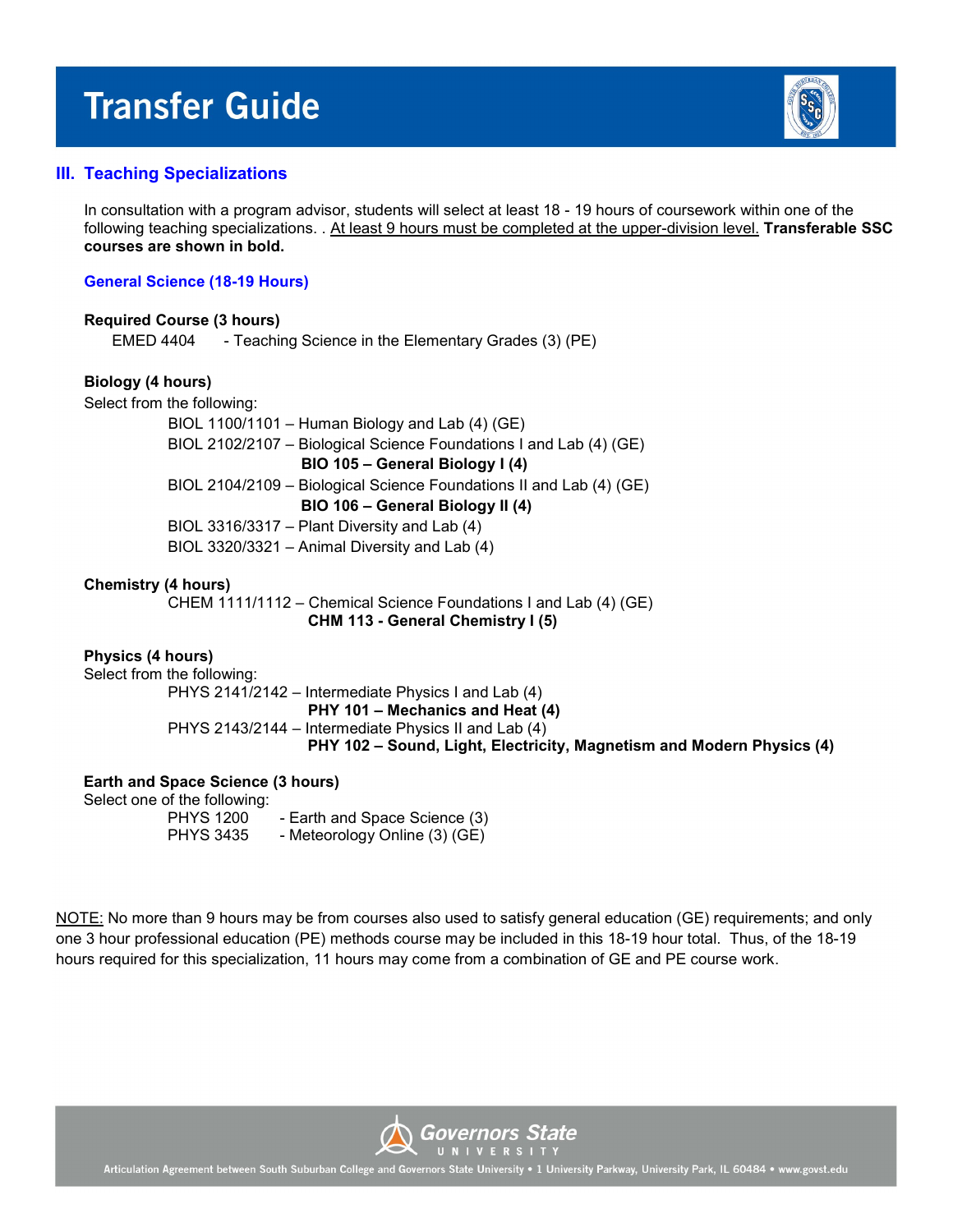

# **III. Teaching Specializations**

In consultation with a program advisor, students will select at least 18 - 19 hours of coursework within one of the following teaching specializations. . At least 9 hours must be completed at the upper-division level. **Transferable SSC courses are shown in bold.**

# **Mathematics (18-19 Hours)**

| <b>Required Courses (12 hours)</b> |                                                          |
|------------------------------------|----------------------------------------------------------|
| <b>EMED 4405</b>                   | - Teaching Mathematics in the Elementary Grades (3) (PE) |
| <b>MATH 2131</b>                   | - Mathematical Structures and Concepts I (3) (GE)        |
|                                    | MTH 145 - Math Concepts and Structures I (3)             |
| <b>MATH 2141</b>                   | - Mathematical Structures and Concepts II (3) (GE)       |
|                                    | MTH 146 - Math Concepts and Structures II (3)            |
| <b>MATH 1423</b>                   | - College Algebra (3) (GE)                               |
|                                    | MTH 165 - College Algebra (4)                            |
|                                    |                                                          |

# **Selectives (6 hours)**

Select two from the following:

| CPSC 2100        | - Introduction to Computing (3)                           |
|------------------|-----------------------------------------------------------|
| <b>LAS 4127</b>  | - Investigations in Mathematical Thought (3)              |
| MATH 2100        | - Elementary Statistics (3)                               |
|                  | MTH 126 - Fundamentals of Statistics (3) or               |
|                  | MTH 211 - Introductory Statistics (4)                     |
| <b>MATH 2150</b> | - Discrete Mathematics (3)                                |
| <b>MATH 2281</b> | - Applied Calculus (3)                                    |
|                  | MTH 180 - Calculus for Business and Social Science (4) or |
|                  | MTH 190 - Calculus and Analytic Geometry I (5)            |
| <b>MATH 3155</b> | - Number Theory for Teachers (3)                          |
| <b>MATH 3331</b> | - Geometry (3)                                            |
|                  |                                                           |

NOTE: No more than 9 hours may be from courses also used to satisfy general education (GE) requirements; and only one 3 hour professional education (PE) methods course may be included in this 18-19 hour total. Thus, of the 18-19 hours required for this specialization, 12 hours may come from a combination of GE and PE course work.

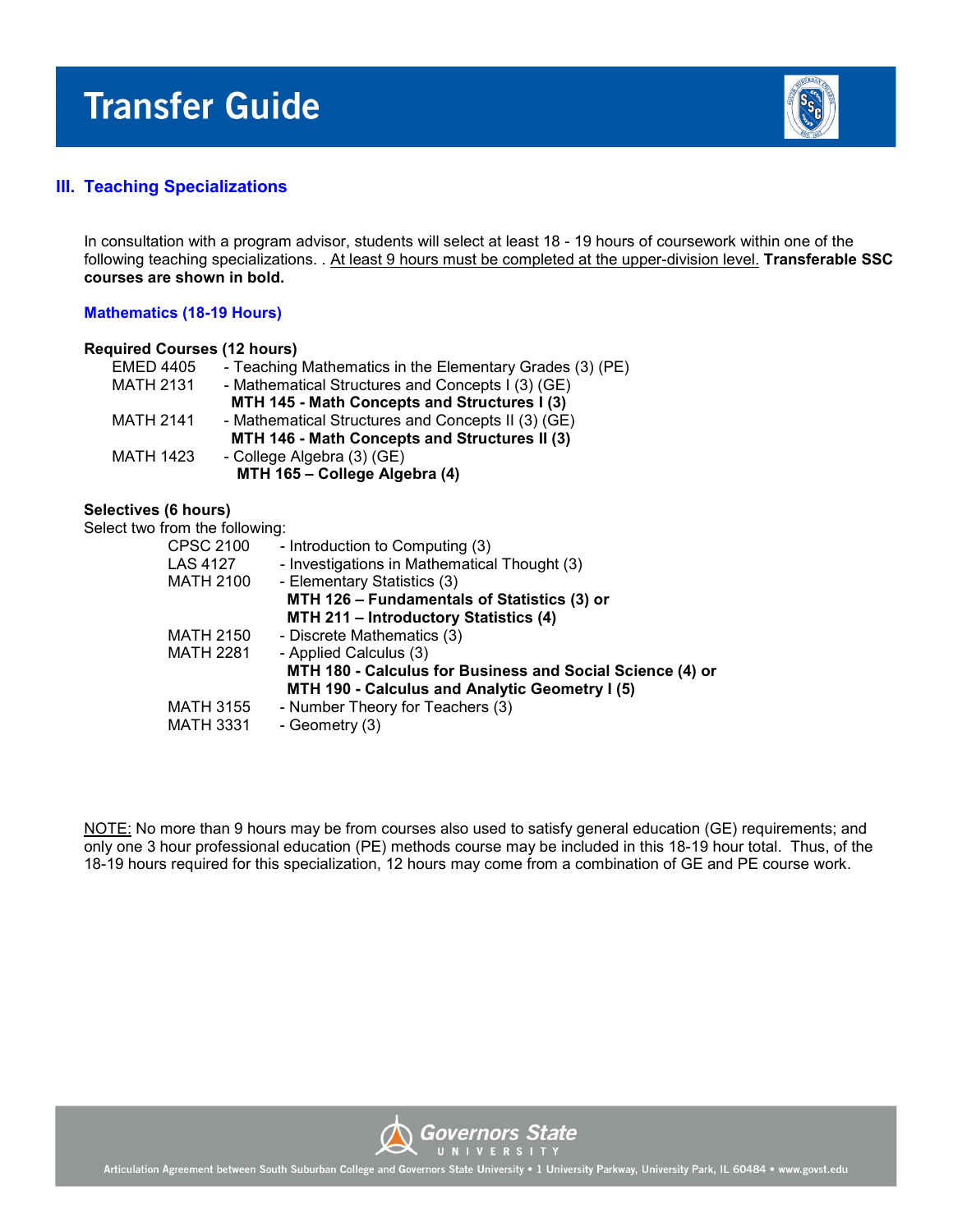

# **III. Teaching Specializations**

In consultation with a program advisor, students will select at least 18 - 19 hours of coursework within one of the following teaching specializations. . At least 9 hours must be completed at the upper-division level. **Transferable SSC courses are shown in bold.**

#### **Social Science (18-19 Hours)**

| <b>Required Courses (3 hours)</b> |                                                             |
|-----------------------------------|-------------------------------------------------------------|
| EMED 4406                         | - Teaching Social Studies in the Elementary Grades (3) (PE) |

#### **Anthropology (3 hours)**

Select on from the following:

| <b>ANTH 1100</b>    | - Cultural Anthropology (3)<br>ANT 101-Anthropology (3) |
|---------------------|---------------------------------------------------------|
| <b>ANTH 2500</b>    |                                                         |
|                     | - Archaeology (3)                                       |
| <b>ANTH 3400</b>    | - Language and Culture (3)                              |
| <b>ANSO 3300</b>    | - Ecology, Environment and Culture (3)                  |
| Economics (3 hours) |                                                         |
| <b>ECON 2302</b>    | - Principles of Macroeconomics (3)                      |
|                     | ECO 201 - Principles of Economics, Macro (3)            |

#### **History (3 hours)**

| Select one from the following: |                                                    |
|--------------------------------|----------------------------------------------------|
| <b>HIST 1110</b>               | - History of the United States to 1865 (3) (GE)    |
|                                | HIS 203 - Early American History (3)               |
| <b>HIST 1210</b>               | - History of the United States since 1865 (3) (GE) |
|                                | HIS 204 - Later American History (3)               |
| <b>HIST 2700</b>               | - World History to $1500(3)(GE)$                   |
| <b>HIST 2710</b>               | - World History from 1500 (3) (GE)                 |

#### **Political Science (3 hours)**

| Select one from the following: |                                            |
|--------------------------------|--------------------------------------------|
| <b>POLS 2100</b>               | - American National Government (3) (GE)    |
|                                | PSC 101 - American National Government (3) |
| <b>POLS 3150</b>               | - Comparative Political Analysis (3)       |
| <b>POLS 3900</b>               | - Seminar in Civic Engagement (3)          |
| <b>POLS 4100</b>               | - Hispanic Experience in the U.S. (3)      |
| <b>POLS 4110</b>               | - Black Politics in America (3)            |
| <b>POLS 4375</b>               | - Conflict Resolution (3)                  |
|                                |                                            |

#### **Sociology (3 hours)**

| Select one from the following: |                                   |
|--------------------------------|-----------------------------------|
| SOC 3100                       | - Studies in American Society (3) |
| SOC 3150                       | - Self and Society (3)            |
| SOC 3200                       | - Social Inequalities (3)         |
| SOC 3300                       | - Principles of Urban Studies (3) |
| SOC 3400                       | - Work and Family Life (3)        |

NOTE: No more than 9 hours may be from courses also used to satisfy general education (GE) requirements; and only one 3 hour professional education (PE) methods course may be included in this 18-19 hour total. Thus, of the 18-19 hours required for this specialization, 9 hours may come from a combination of GE and PE course work.

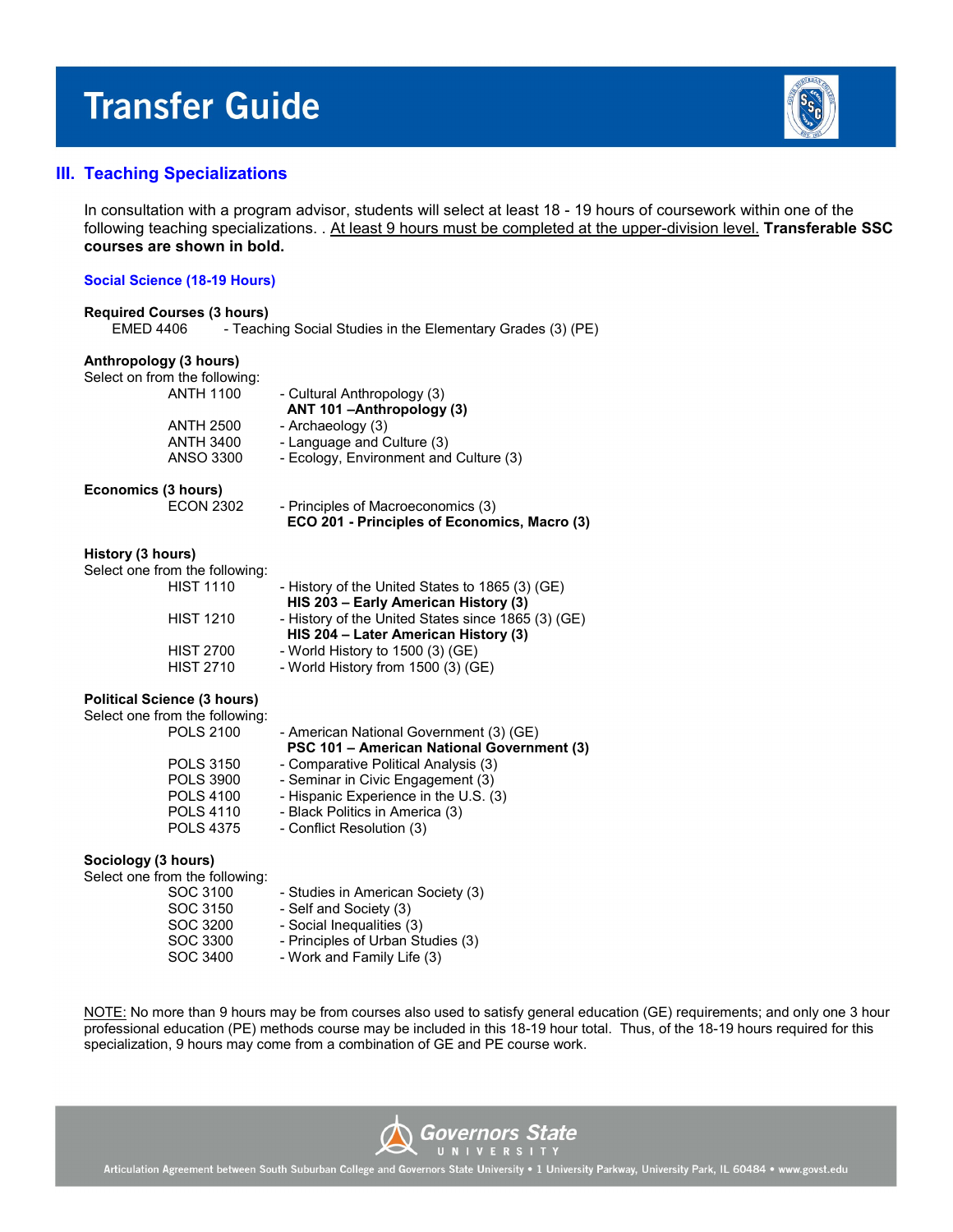

# **IV. Professional Education Courses (54 Hours)**

#### **GSU Professional Education Courses (54 hours)**

The following courses must be taken at the upper-division level:

- EMED 3199 Professional Development Seminar I: Mindful Educator I (3)
- EMED 3321 Effective Teaching for Diverse Students and Effective Teaching Lab (4)
- EMED 3333 Education Linguistics (3)
- EMED 3400 Field Experience I: Teaching Language Arts and Creative Arts (2)
- EMED 3404 Developmental Reading in the Elementary Grades (3)
- EMED 3405 Literacy Across the Curriculum in the Elementary Grades (3)
- EMED 3420 Teaching Creative Arts in the Elementary Grades (3)
- EMED 3425 Professional Development Seminar II: 21st Century Learning (1)
- EMED 3440 Educational Psychology II (3)
- EMED 3880 Teaching Health and Physical Education in the Elementary and Middle Grades (2)
- EMED 4400 Field Experience II: Teaching Science, Math and Social Studies in the Elementary Grades (2)
- EMED 4404 Teaching Science in the Elementary Grades (3)
- EMED 4405 Teaching Mathematics in the Elementary Grades (3)
- EMED 4406 Teaching Social Studies in the Elementary Grades (3)
- EMED 4425 Professional Development Seminar III: Effective Strategies to Promote Critical Thinking (1)
- EMED 4450 Language Arts Assessment and Differentiated Instruction in the Elementary Grades (3)
- EMED 4999 Student Teaching and Culminating Professional Development Seminar (12)

# **Bachelor of Arts in Elementary Education with Elementary (Grades 1-6) Licensure: 121-124 Hours**

NOTE: Additional credits in Professional Education and in the area of Teaching Specialization will be required for students also seeking middle-grades licensure. (See Middle grades Licensure on next page and consult with your advisor.)

**For additional information, contact: Eileen Lally Academic Advisor [Email Eileen Lally at elally@govst.edu](mailto:elally@govst.edu)  (708) 534-4399 [Visit webiste for Elementary Education at www.govst.edu/eled](http://www.govst.edu/eled)**

GSU Transfer Guide 3/31/22

**The content of the transfer guide is subject to change based upon curricular or preparatory standards established by regulatory bodies.**